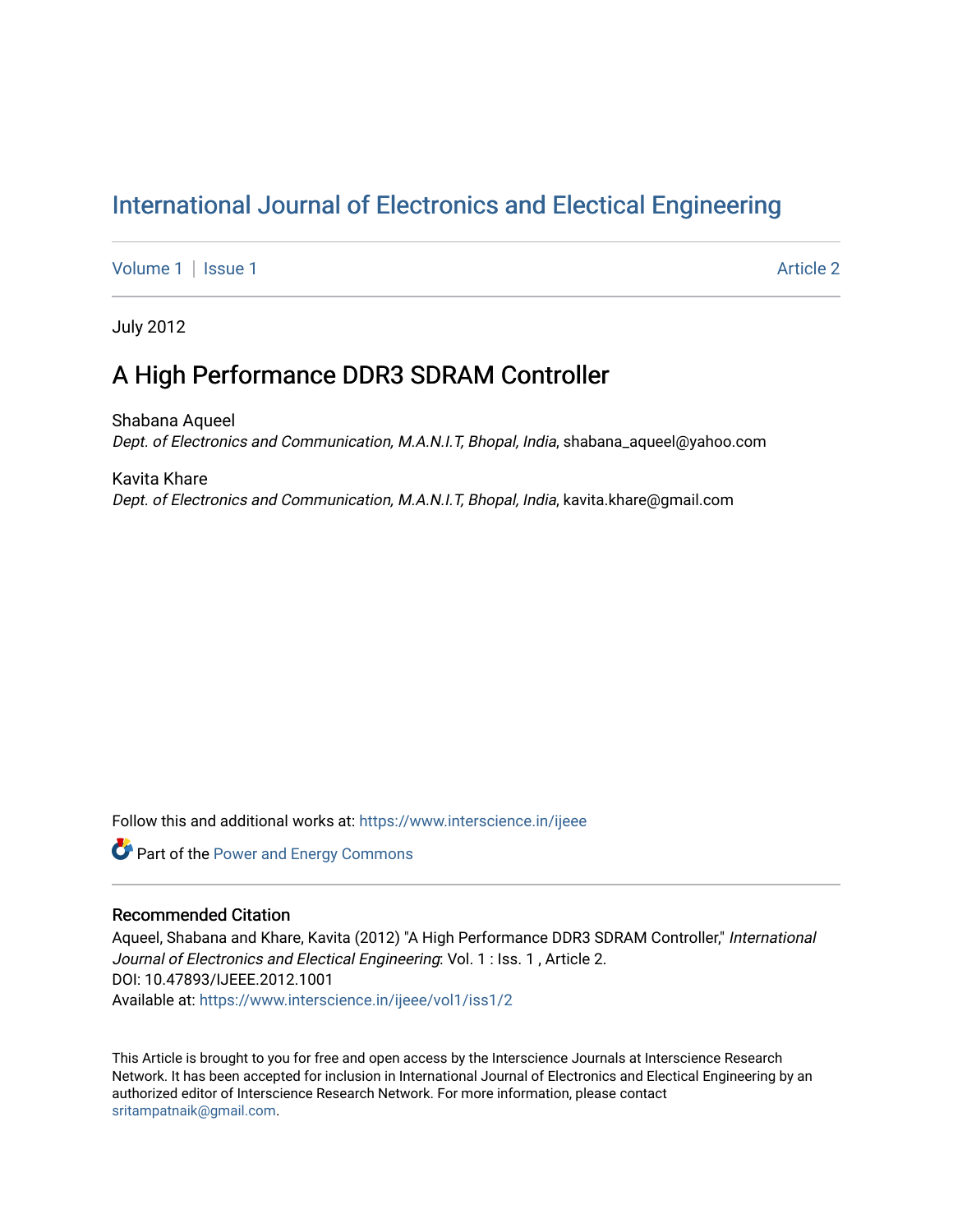# A High Performance DDR3 SDRAM Controller

 **Shabana Aqueel\* and Kavita Khare\*\***

\* Dept. of Electronics and Communication, M.A.N.I.T, Bhopal, India Dept. of Electronics and Communication, M.A.N.I.T, Bhopal, India E-mail - shabana\_aqueel@yahoo.com

*Abstract—The paper presents the implementation of compliant DDR3 memory controller. It discusses the overall architecture of the DDR3 controller along with the detailed design and operation of its individual sub blocks, the pipelining implemented in the design to increase the design throughput. It also discusses the advantages of DDR3 memories over DDR2 memories operation. Double Data Rate (DDR) SDRAMs have been prevalent in the PC memory market in recent years and are widely used for networking systems. These memory devices are rapidly developing, with high density, high memory bandwidth and low device cost. However, because of the high-speed interface technology and complex instruction-based memory access control, a specific purpose memory controller is necessary for optimizing the memory access trade off. In this paper, a specific purpose DDR3 controller for highperformance is proposed.* 

# I. INTRODUCTION

In computing, DDR3 SDRAM, an abbreviation for double data rate type three synchronous dynamic random access memory, is a modern kind of dynamic random access memory (DRAM) with a high bandwidth interface. It is one of several variants of DRAM and associated interface techniques used DDR3 SDRAM is not directly compatible with any earlier type of random access memory (RAM) due to different signaling voltages, timings, and other factors.DDR3 is a DRAM interface specification. It is the 3<sup>rd</sup> generation of DDR memories, featuring higher performance and lower power consumption with earlier generations. The actual DRAM arrays that store the data are similar to earlier types, with similar performance. The primary benefit of DDR3 SDRAM over its immediate predecessor, DDR2 SDRAM, is its ability to transfer data at twice the rate (eight times the speed of its internal memory arrays), enabling higher bandwidth or peak data rates. With two transfers per cycle of a quadrupled clock, a 64-bit wide DDR3 module may achieve a transfer rate of up to 64 times the memory clock speed in megabytes per second (MB/s). In addition, the DDR3 standard permits chip capacities of up to 8 gigabits. However, in comparison to Random Access Memory (RAM) technology, Content Addressable Memory (CAM) technology is restricted in terms of memory density, hardware cost and power dissipation. CAM is widely used in network equipment for fast table look up [1]. Recently, a Hash-CAM circuit [2], which combines the merits of the hash algorithm and the CAM function, was proposed to replace pure CAM based lookup circuits with comparable performance, higher memory density and lower cost. Efficient DDR bandwidth utilization [3] is a major challenge for lookup functions that exhibit short and random memory access patterns. Most importantly, off-chip highdensity low-cost DDR memory technology has now become an attractive alternative for the proposed Hash-CAM based lookup circuit. However, DDR technology is optimized for burst access for cached processor platforms.

 The rest of this paper is organized as follows. In section II, some related works are reviewed. Section III illustrates the Design methodology. Section IV gives the experimental results and section V the conclusion.

## II. RELATED WORK

## *A. Higher operating frequency*

The DDR3 has four banks open at time [4].According to JEDEC [6], DDR3 will be running at 800MHz to 1666 MHz. That would be double the frequency of DDR2. This will bring operational performance to systems by slashing the read and write time into half.

|                       |                  |       | DDR <sub>2</sub>      | DDR3               | Remark                         |  |
|-----------------------|------------------|-------|-----------------------|--------------------|--------------------------------|--|
| Data rate/pin         |                  |       | $400 - 800$ Mbps      | 800~1600 Mbps      | Performance                    |  |
| Vdd/Vddq              |                  |       | $1.8V + 0.1V$         | 1.5V +/- 0.075 V   | Low Power                      |  |
|                       |                  | Read  | Other term.           | Other term.        |                                |  |
| DQ                    | ODT              | Write | Other term.           | Other term. + Self |                                |  |
|                       | Shielding on PKG |       | Limited               | All DQ signals     | <b>High Speed</b><br>Interface |  |
| C/A                   | Termination      |       | No                    | Yes                |                                |  |
|                       | Topology         |       | <b>Conventional T</b> | Fly-by             |                                |  |
| <b>Driver Control</b> |                  |       | OCD Cal.              | Self Cal. with ZQ  |                                |  |
| <b>Thermal sensor</b> |                  |       | No                    | Yes (Optional)     |                                |  |

# **DDR3 Key Improvements**

Figure 1. Datasheet specification of RAM

International Journal of Electrical and Electronics Engineering (IJEEE),Volume-1,Issue-1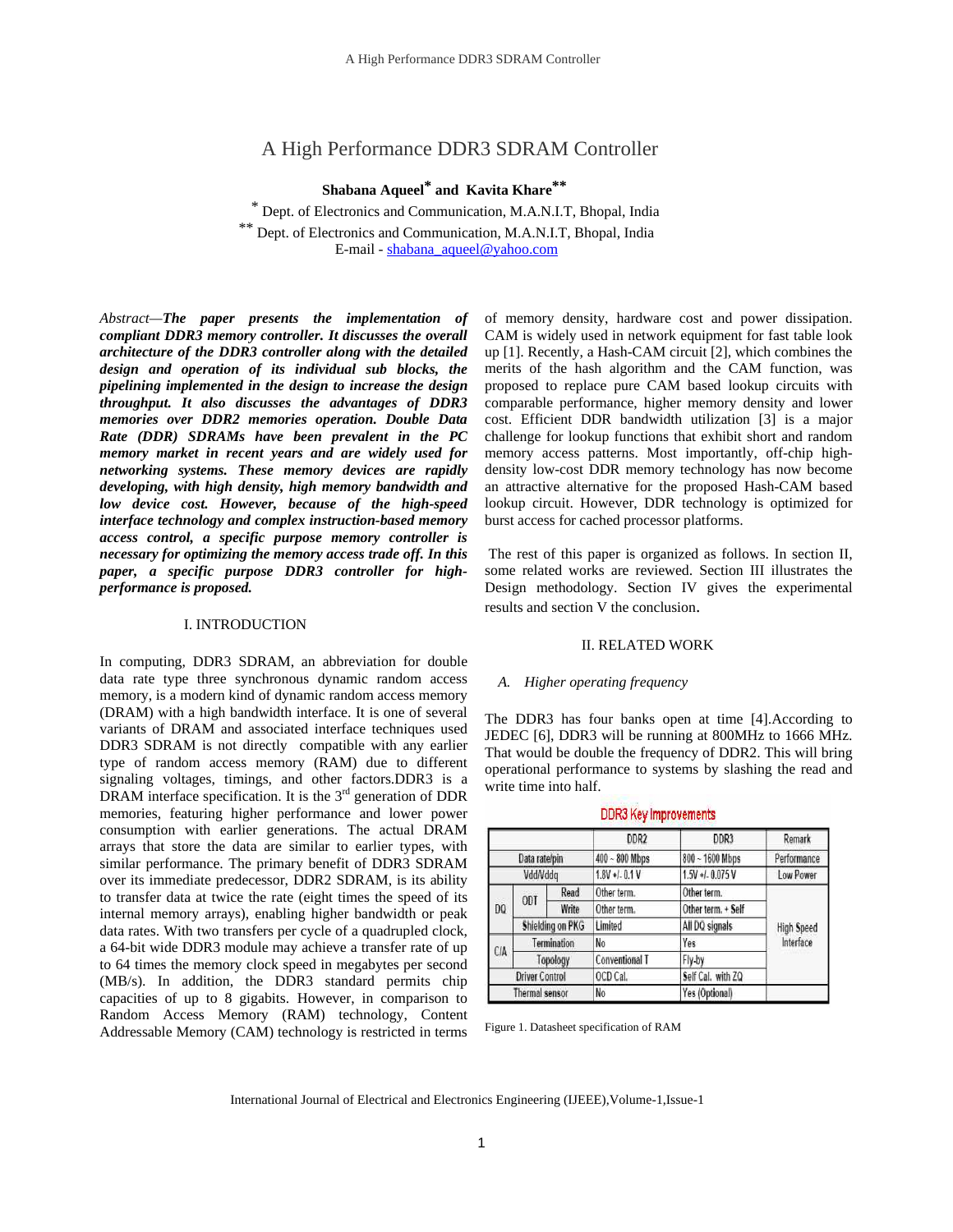## *B. Lower voltage and power*

DDR3 operates at 1.5V instead of the 1.8V for DDR2. The power saving factor is, therefore, 16%. This will offset the higher power consumption brought by increasing the operational frequency. At the same time, die shrinking will also help in power reduction to give DDR3 twice the performance per watt of power. DDR3 is also built-in with power conservation features like partial refresh. The precious system battery power will no longer need to spend on refreshing the portion of the DRAM that is not in active use. It also includes a thermal sensor to allow the system to provide minimum refresh cycles when the system is not in high performance demand thus to achieve further power saving.

#### *C. Modules on fly-by topology*

For the higher frequency operations, DDR3 is now more critical on signal integrity of the memory module (DIMM). At the extreme frequencies, the signal path can no longer be balanced, but have to be tuned (trained) to match to each DRAM. The module signal path topology is called the "flyby" vs. "T branches" as on the DDR2 module. That means the address and control lines will be a single path chaining from one DRAM to another instead of the T topology that branches on DDR2 modules. This method takes away the mechanical line balancing and turn to automatic signal time delay generated by the controller fixed at the memory system training. Each DDR3 DRAM has an automatic leveling circuit for calibration and to memorize the calibrated data.

# IV.DESIGN METHODOLOGY

The following discusses the technical difficulties on DDR3 memory systems To achieve maximum memory efficiency on the system level, system front side bus frequency has to follow suit. The most optimum is to have the front side bus run at the memory data execution frequency. That is 800MHz to 1600MHz. That puts the burden on the processor and also the chipset. On the other hand, higher frequencies also mean more signal integrity issues. Both motherboard and module design engineers have to deal with strip line, micro strip, termination impedance and return loss all those new radio frequency terms. Test equipment for verification of the circuit is no longer available at low costs. The "Fly-By" timing technology puts the burden on system calibration. Memory system is calibrated each time the computer is turned-on. The controller and the DRAM circuit design allow the calibration to be done in an automatic mode. To make this calibration, extra circuit and intelligence has to be added to the controller and to the DRAM. Extra die area on the chip is also required to accommodate. This will add cost to the final system. New processors come with 1MB to 2MB of on-board cache memories. That means there might be no main memory hit during normal non-graphical operations. Therefore, one might never see the performance increase with faster DRAM at

normal applications. Another point of system argument is number of memory slots required for the system. DDR3 specification calls for maximum of 2 two rank modules per channel at the lower frequency of 800MHz to 1333MHz. Only one memory slot is allowed at the maximum operational frequency of 1600MHz.



Figure 2. DDR SDRAM interface

#### *A. WR/RD cycle*

The starting column and bank address are provided with WRITE command. Fig (3) gives the normal write/read operations with auto precharge option. The write/read cycles must satisfy the delay parameters, such as tRCD, tWL. With this approach , the next access must wait a certain period of time. A fast read can also be achieved by switching banks. This is illustrated in Fig.(4).Apart from this, in DDR3 there are Write and Read levelling mechanisms. This mechanism allows the controller to adjust internal DQS to compensate for unbalanced loading on the board for write and read operations. This will not compensate on per bit basis, only on a byte or DQS basis.

#### *A. DRAM Power Calculators*

The IDD values referenced in this article are taken from Micron's preliminary 1 GB DDR3- 1067 data sheet, and they are listed in "Data Sheet Specifications". While the values provided in data sheets may differ from between vendors and different devices, the concepts for calculating power are the same.

#### *B. Background Power*

CKE is the master on-off switch for the DRAM. When CKE is LOW, most inputs are disabled. This is the lowest power state in which the device can operate, and if all banks are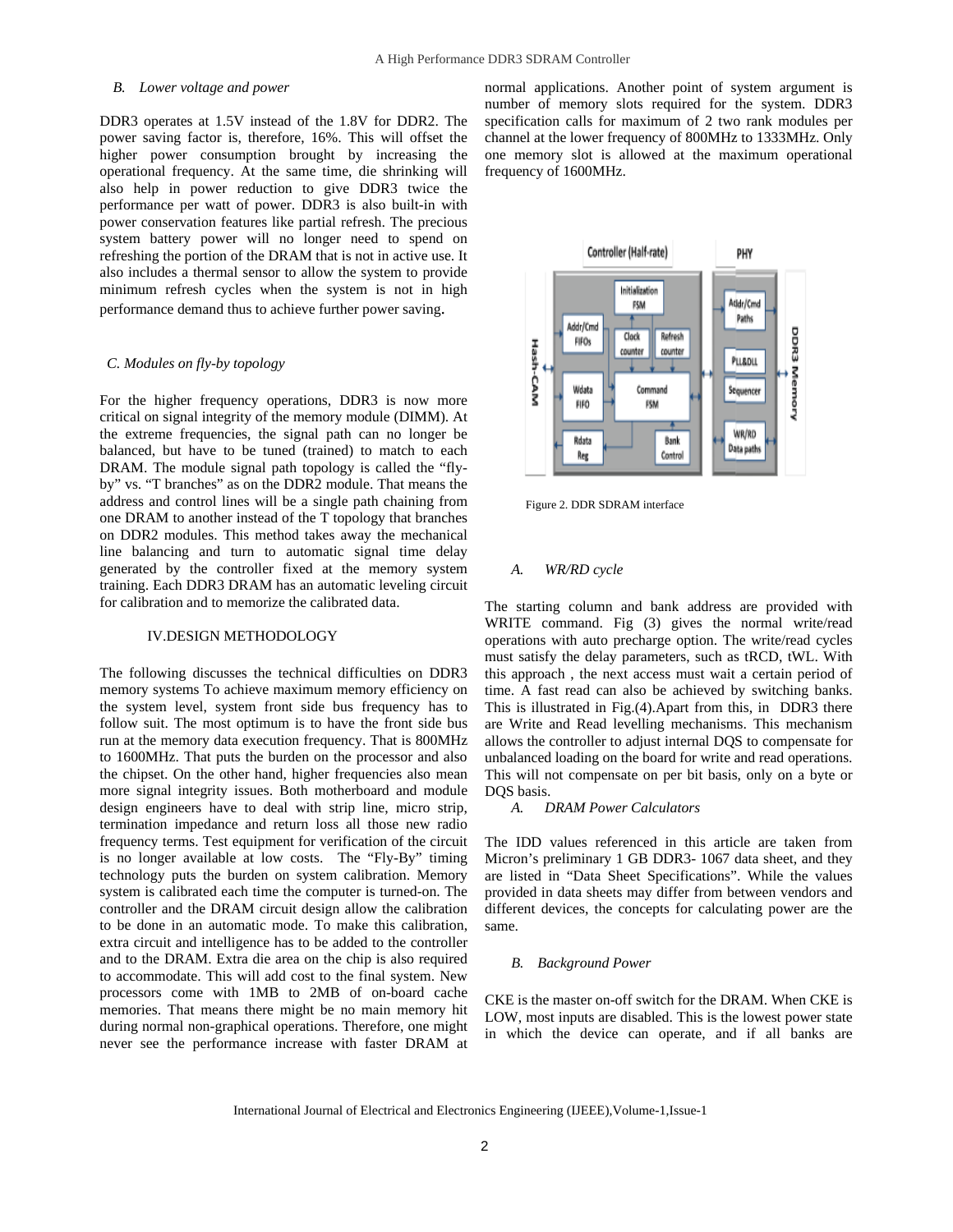precharged, it is specified in the data sheet as IDD2P. If any bank is open, the current consumed is IDD3P. IDD2P has two possible conditions, depending on whether mode register bit 12 is set for a slow or fast power-down exit time. The appropriate IDD2P value should be used for the power calculations based on how the application sets this mode register. CKE must be taken HIGH to allow the DRAM to receive ACT, PRE, READ, and WRITE commands. When CKE goes HIGH, commands start propagating through the DRAM command decoders, and the activity increases the power consumption. The current consumed is specified in the data sheet as IDD2N if all banks are precharged or IDD3N if any bank is active. Fig. (2) shows the typical current usage of a DDR3 device when CKE transitions, assuming all banks are precharged. When CKE is HIGH, the device draws a maximum IDD2N of 65mA of current; when CKE goes LOW, that figures drops to an IDD2P of ~10–25mA, depending on how slow or how fast the power-down exit time is. All of these values assume the DRAM is in the precharged state. Similarly, if the device is in the active state, it consumes IDD3P current in power-down ( $CKE = LOW$ ) and IDD3N current in standby ( $CKE = HIGH$ ).



Figure 3. Normal write/read with auto precharge

## *D. Advantages of DDR3 over DDR2*

DDR3 is the next-generation, high-performance solution for CPU systems it pushes the envelope in key areas like power consumption, signaling speeds, and bandwidth, bringing new levels of performance to desktop, notebook, and server computing. DDR3 supports data rates of 1066 to 1600 MT/s, with clock frequencies of 533 to 800 MHz, respectively effectively doubling the speed of DDR2. DDR3's standard 1.5V supply voltage cuts power consumption by up to 30% over DDR2.



Figure 4. Fast read with auto precharge

# V. EXPERIMENTAL RESULTS AND ANALYSIS

In order to validate the proposed controller architecture within a data lookup application, a complete test circuit comprised of Hash-CAM block, Altera's PHY megacore [6] and Micron's DDR3 memory model (MT41J128M8) [7] are used. The prototype is designed to work at half-rate frequency of *200MHz* and the Hash-CAM sub-block is designed to work at quad-rate, at *100MHz*. The functional simulation results are shown in Figure 5. The input data (*S\_data\_in*) is clocked at *100MHz.* For each hash value (*CRC\_addr*), the DDR3 controller returns two output values in two clock cycles at *200MHz, e.g. R0* and *R0'*. Each output data pair (*R0* and *R0'*) is comprised of an address and a data field, stored in the DDR3. The *R0 and R0'* data fields are compared in parallel with the input data (*S* data in). The corresponding address field of the matching data set is asserted as the final address value (*Addr\_out*). The total lookup latency for each request is *15* clock cycles at *100MHz*. Because the system is fully pipelined, successive address outputs are expected after *15*  clock cycles at every clock cycle.The complete circuit was synthesized using Altera's Stratix III technology and tested with a *64-bit* wide DDR3 module. The estimated on-chip power dissipation in this work is *4513.79mW.*

International Journal of Electrical and Electronics Engineering (IJEEE),Volume-1,Issue-1